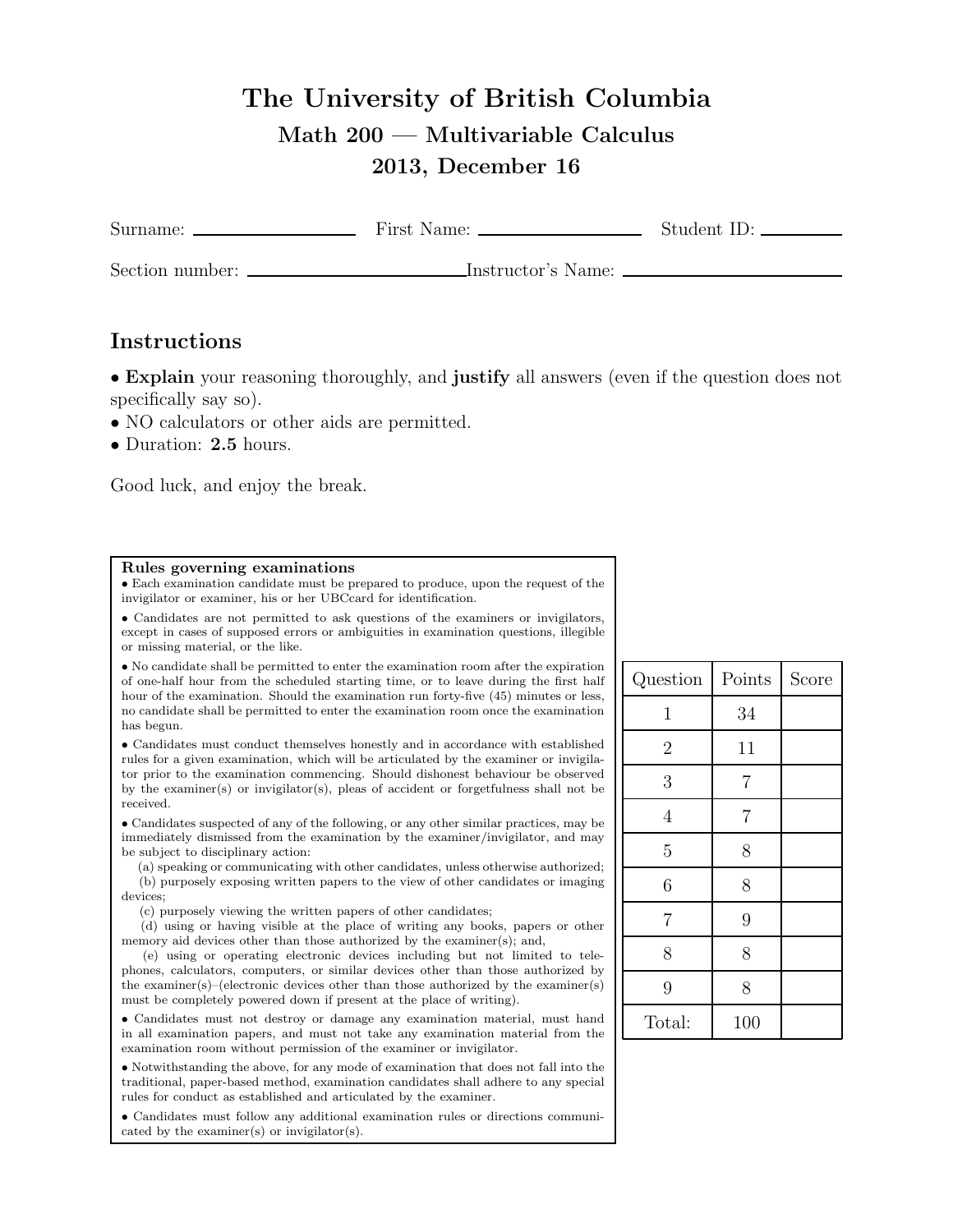1. Short Answer Problems. Put your answer in the box provided but show your work also. Not all questions are of equal difficulty. Full marks will be given for correct answers placed in the box; partial credit might be given for incorrect answers. Simplify your answers as much as possible in this question.

6 marks (a) The line L has vector parametric equation  $\mathbf{r}(t) = (2+3t)\mathbf{i} + 4t\mathbf{j} - \mathbf{k}$ . i. Write the symmetric equations for L.

Answer:

ii. Let  $\alpha$  be the angle between the line L and the plane given by the equation  $x - y + 2z = 0$ . Find  $\alpha$ .

Answer: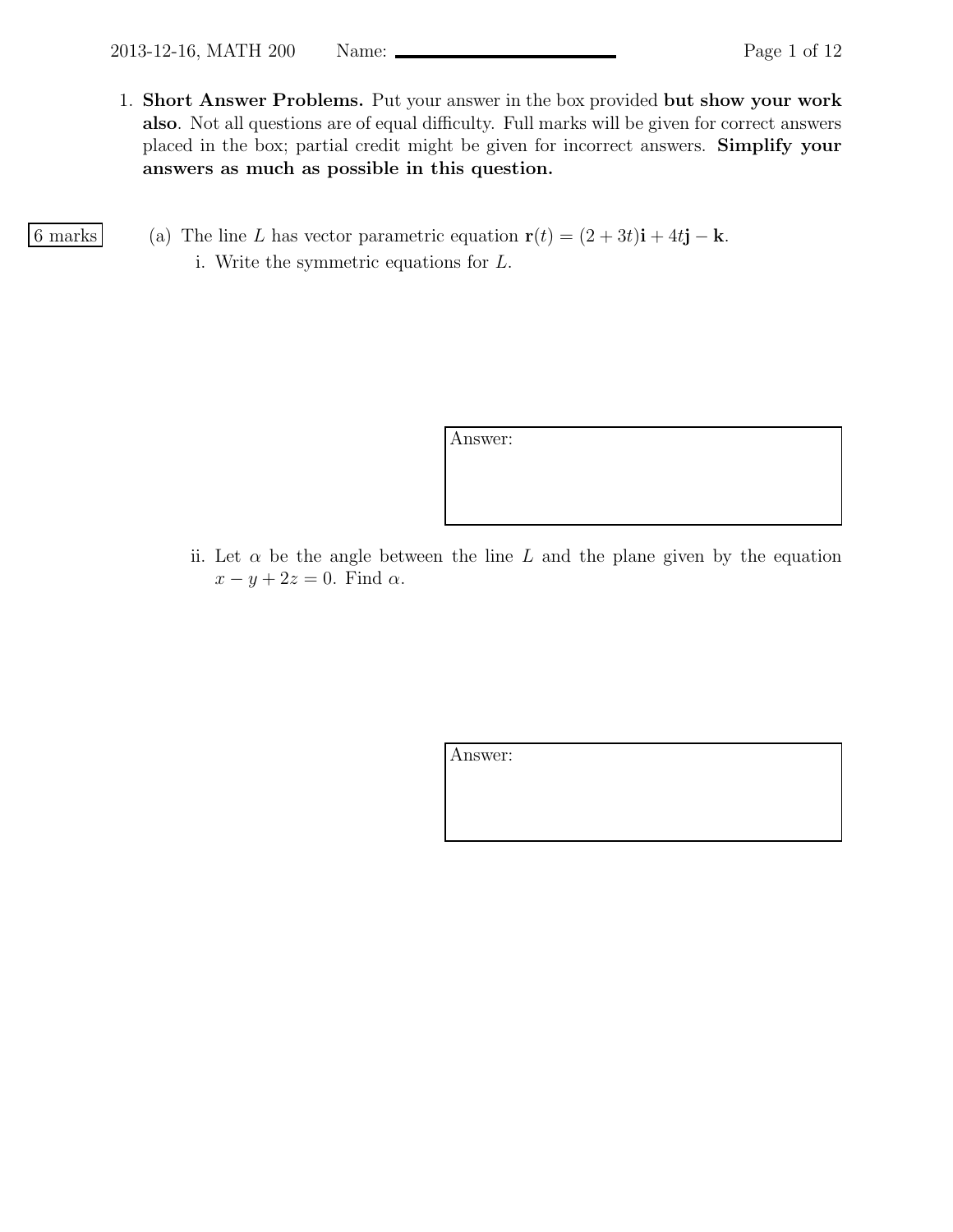- 
- 9 marks (b) i. Find the equation of the tangent plane to the surface  $x^2z^3 + y\sin(\pi x) = -y^2$ at the point  $P = (1, 1, -1)$ .

Answer:

ii. Let z be defined implicitly by  $x^2z^3 + y\sin(\pi x) = -y^2$ . Find  $\frac{\partial z}{\partial x}$  at the point  $P = (1, 1, -1).$ 

Answer:

iii. Let  $z$  be the same implicit function as in part (ii), defined by the equation  $x^2z^3 + y\sin(\pi x) = -y^2$ . Let  $x = 0.97$ , and  $y = 1$ . Find the approximate value of z.

| Answer: |  |
|---------|--|
|         |  |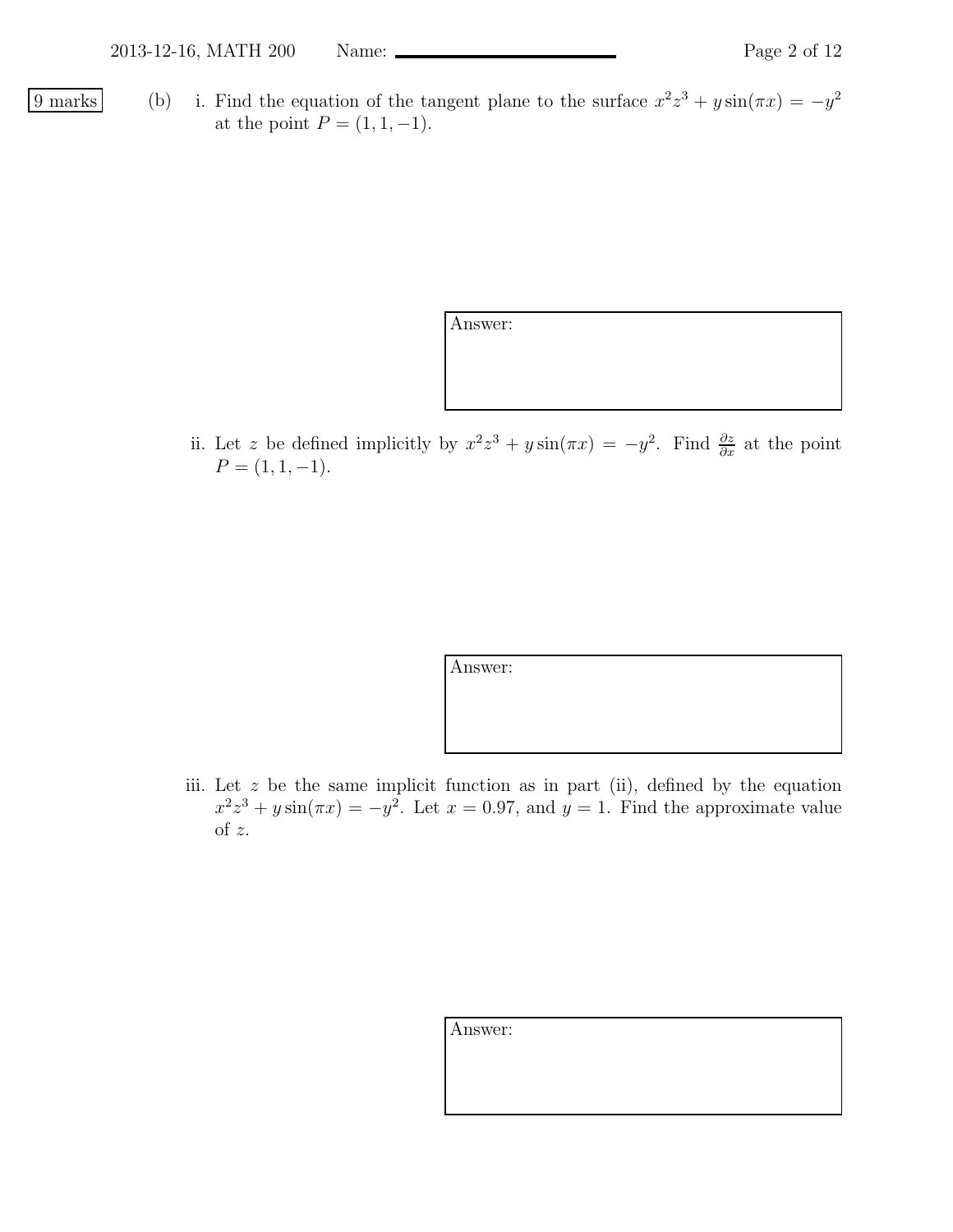3 marks (c) Suppose that  $u = x^2 + yz$ ,  $x = \rho r \cos(\theta)$ ,  $y = \rho r \sin(\theta)$  and  $z = \rho r$ . Find  $\frac{\partial u}{\partial r}$  at the point  $(\rho_0, r_0, \theta_0) = (2, 3, \pi/2).$ 

Answer:

- 
- 3 marks (d) Let  $f(x)$  be a differentiable function, and suppose it is given that  $f'(0) = 10$ . Let  $g(s,t) = f(as - bt)$ , where a and b are constants. Evaluate  $\frac{\partial g}{\partial s}$  at the point  $(s,t) = (b,a)$ , that is, find  $\frac{\partial g}{\partial s}|_{(b,a)}$ .

Answer: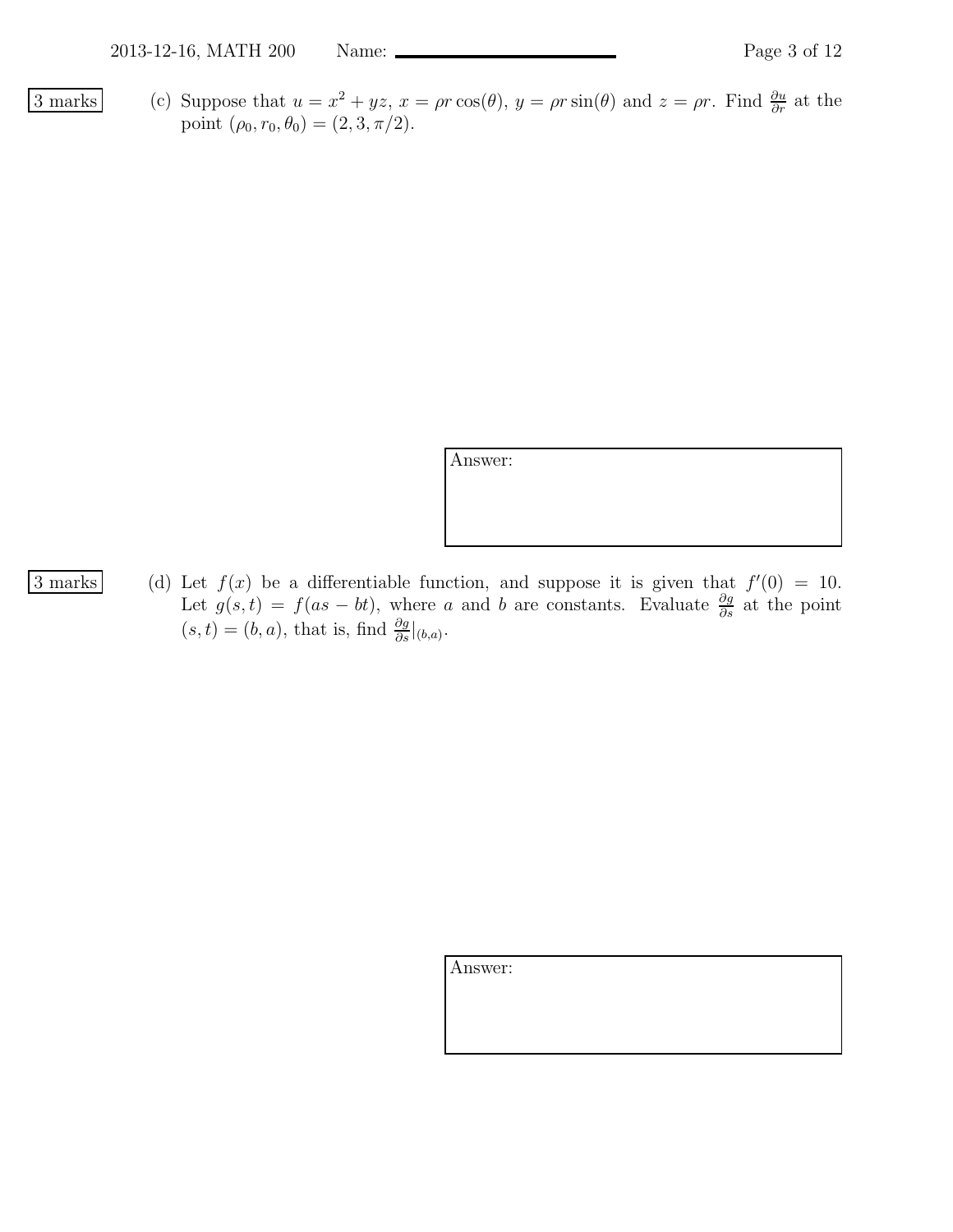3 marks (e) Suppose it is known that the direction of the fastest increase of the function  $f(x, y)$ at the origin is given by the vector  $\langle 1, 2 \rangle$ . Find a unit vector **u** that is tangent to the level curve of  $f(x, y)$  that passes through the origin.

| Answer: |  |  |  |
|---------|--|--|--|
|         |  |  |  |
|         |  |  |  |
|         |  |  |  |

6 marks (f) Find all the points on the surface  $x^2 + 9y^2 + 4z^2 = 17$  where the tangent plane is parallel to the plane  $x - 8z = 0$ .

Answer:

4 marks (g) Find the total mass of the rectangular box  $[0,1] \times [0,2] \times [0,3]$  (that is, the box defined by the inequalities  $0 \le x \le 1, 0 \le y \le 2, 0 \le z \le 3$ , with density function  $h(x, y, z) = x.$ 

| Answer: |  |  |
|---------|--|--|
|         |  |  |
|         |  |  |
|         |  |  |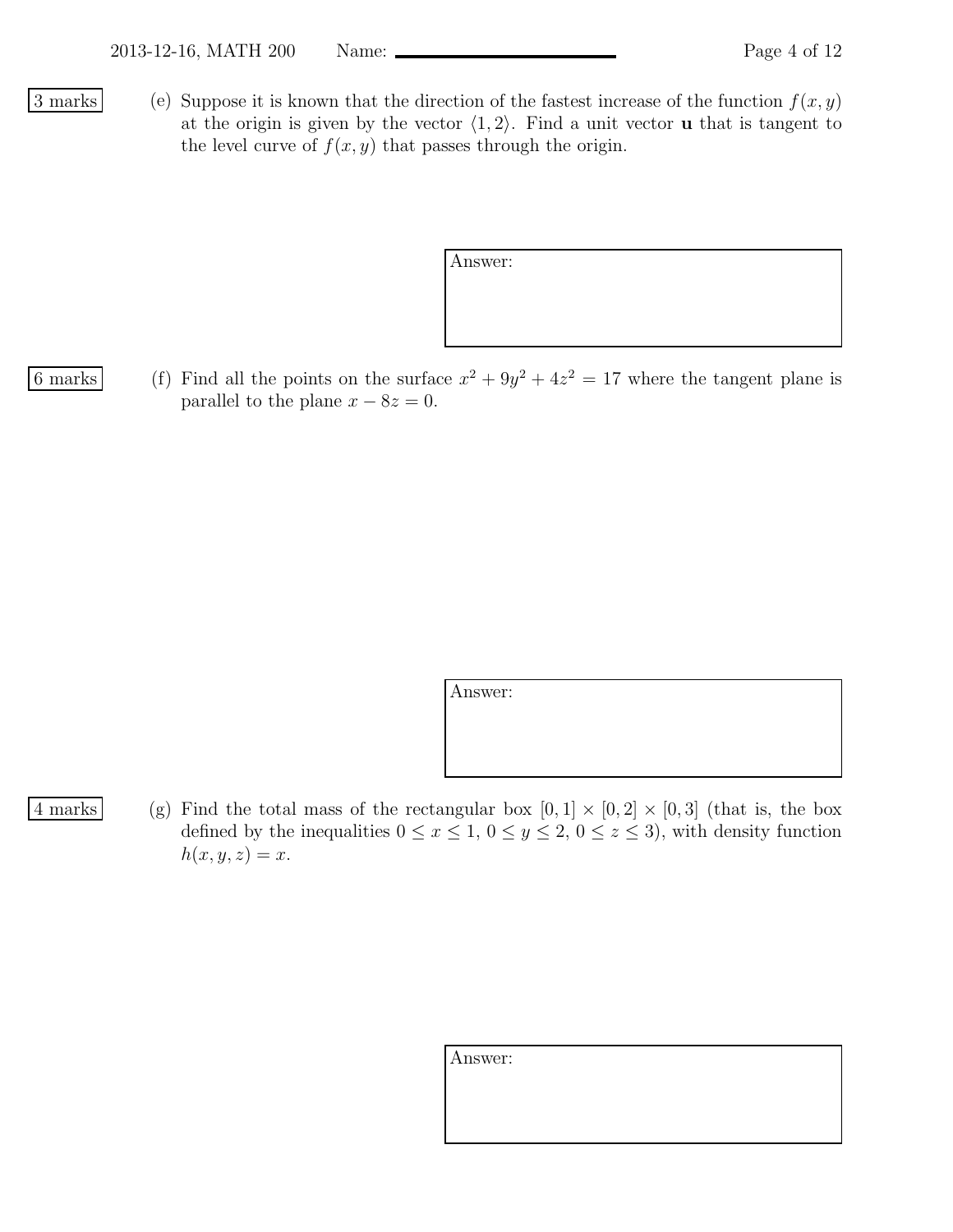In the questions 2-9, justify your answers and **show all your work**. If a box is provided, write your final answer there. Unless otherwise indicated, **simplification of answers** is not required in these questions.

2. The shape of a hill is given by  $z = 1000 - 0.02x^2 - 0.01y^2$ . Assume that the x-axis is pointing East, and the y-axis is pointing North, and all distances are in metres.

3 marks (a) What is the direction of the steepest ascent at the point (0, 100, 900)? (The answer should be in terms of directions of the compass).

4 marks (b) What is the slope of the hill at the point (0, 100, 900) in the direction from (a)?

4 marks (c) If you ride a bicycle on this hill in the direction of the steepest descent at  $5 \text{ m/s}$ , what is the rate of change of your altitude (with respect to time) as you pass through the point (0, 100, 900)?

| Answer: |  |
|---------|--|
|---------|--|

Answer:

Answer: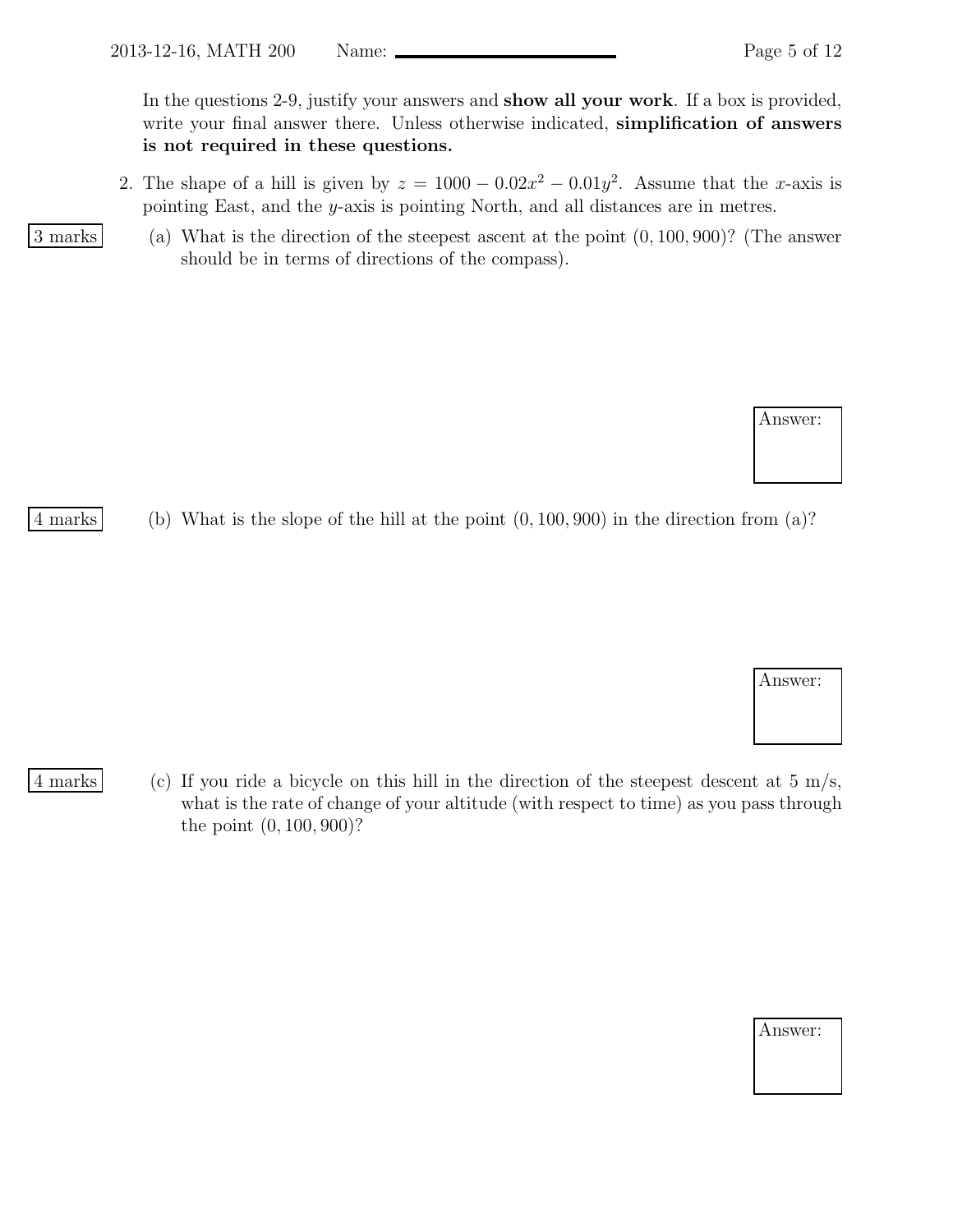4 marks 3. (a) Find the minimum of the function

$$
f(x, y, z) = (x - 2)^{2} + (y - 1)^{2} + z^{2}
$$

subject to the constraint  $x^2 + y^2 + z^2 = 1$ , using the method of Lagrange multipliers. 3 marks (b) Give a geometric interpretation of this problem.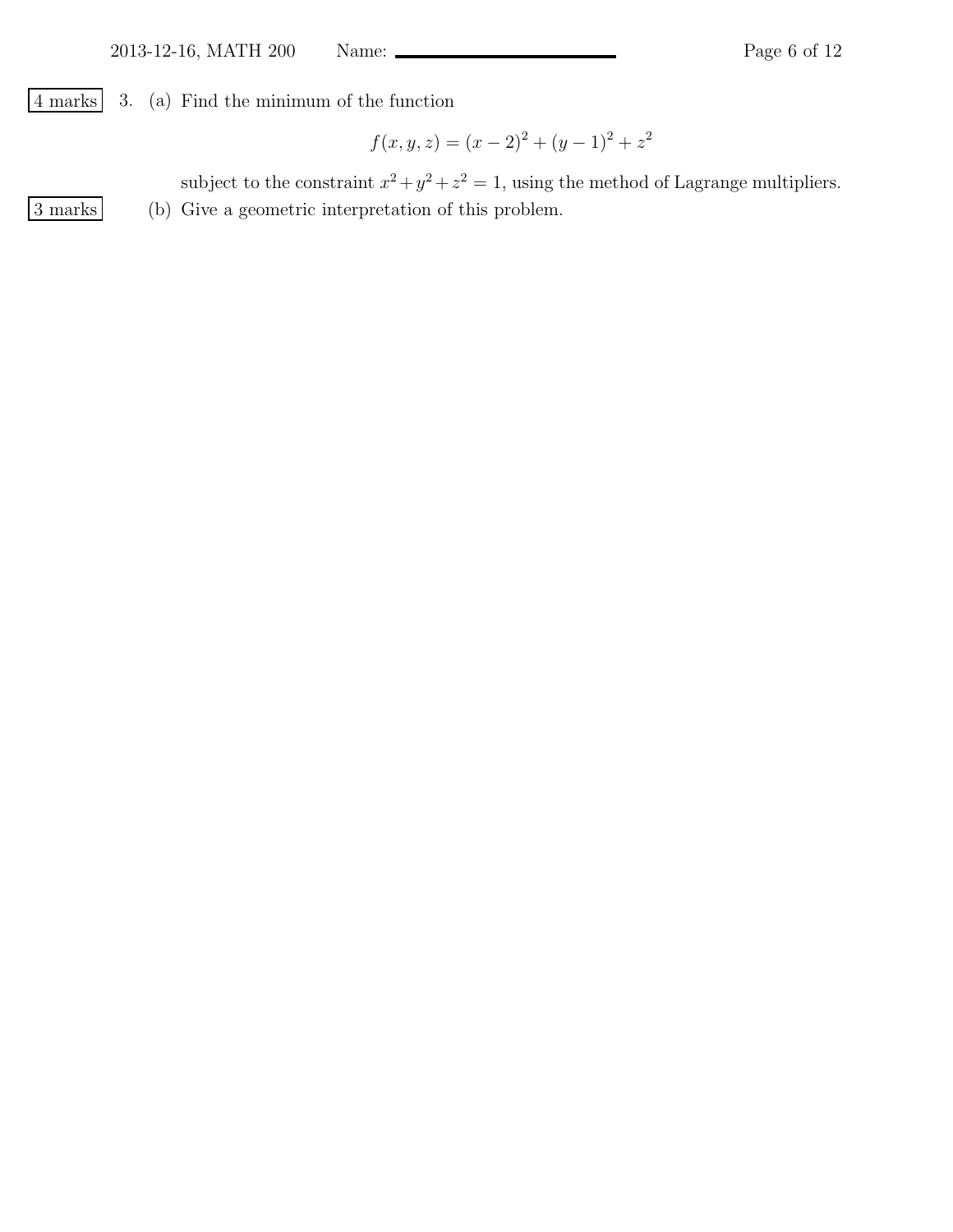- $\boxed{5 \text{ marks}}$  4. (a) Find the minimum of the function  $h(x, y) = -4x 2y + 6$  on the closed bounded domain defined by  $x^2 + y^2 \leq 1$ .
- 2 marks (b) Explain why Question 4 gives another way of solving Question 3.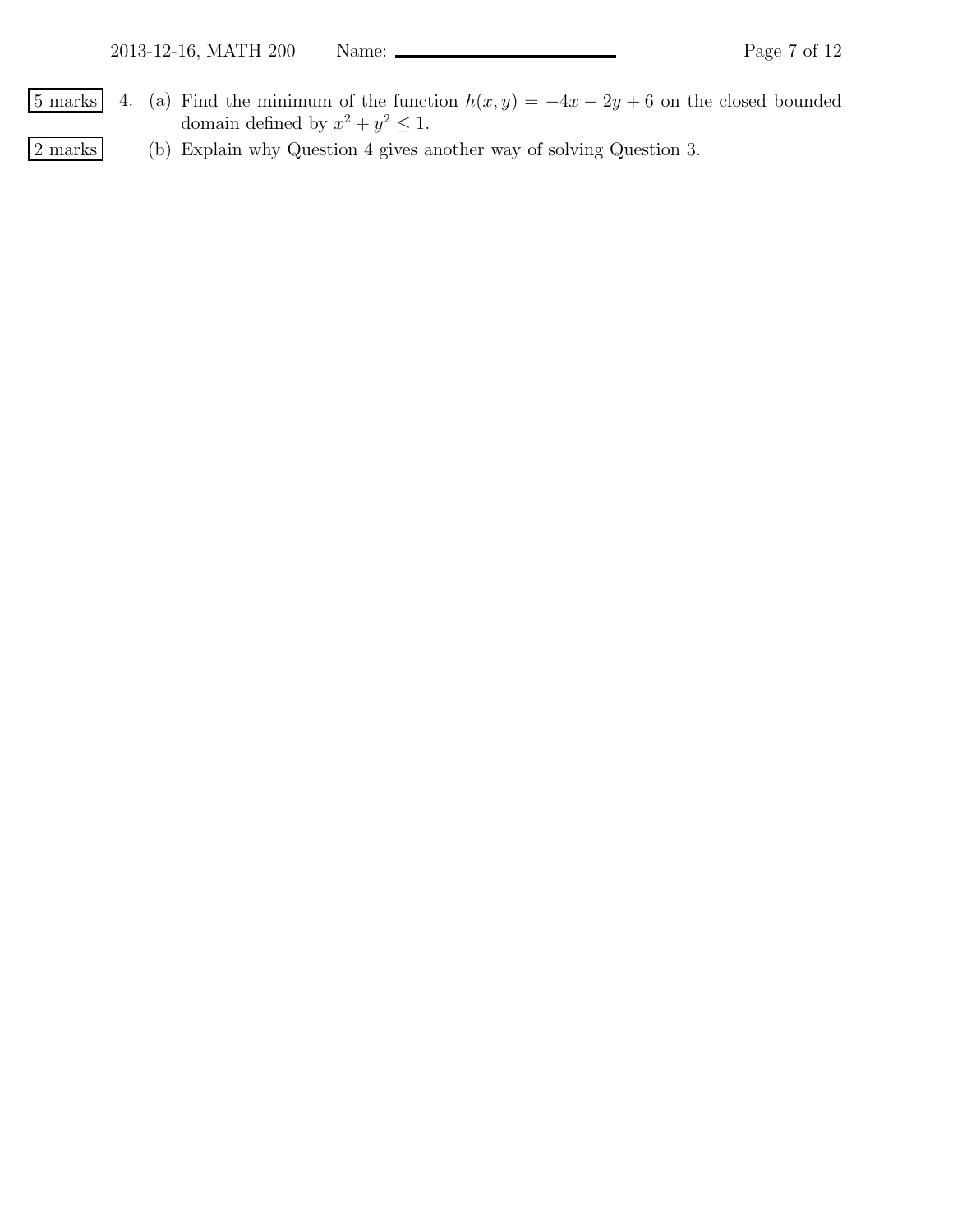8 marks 5. This question is about the integral

$$
\int_0^1 \int_{\sqrt{3}y}^{\sqrt{4-y^2}} \ln(1+x^2+y^2) dx dy.
$$

- (a) Sketch the domain of integration.
- (b) Evaluate the integral by transforming to polar coordinates.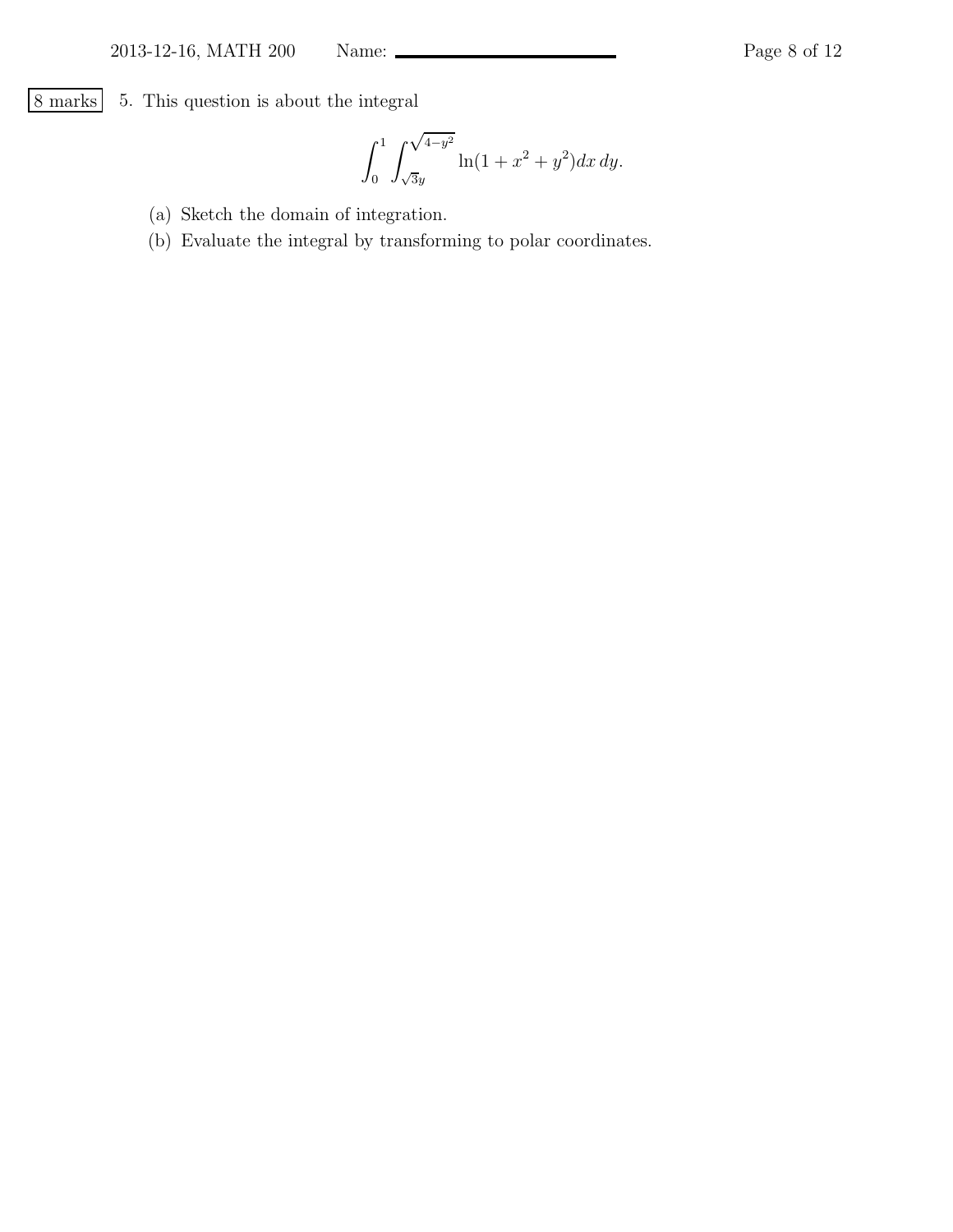8 marks 6. Evaluate

 $\int_0^0$ −1  $\int^{2x}$  $^{-2}$  $e^{y^2} dy dx$ .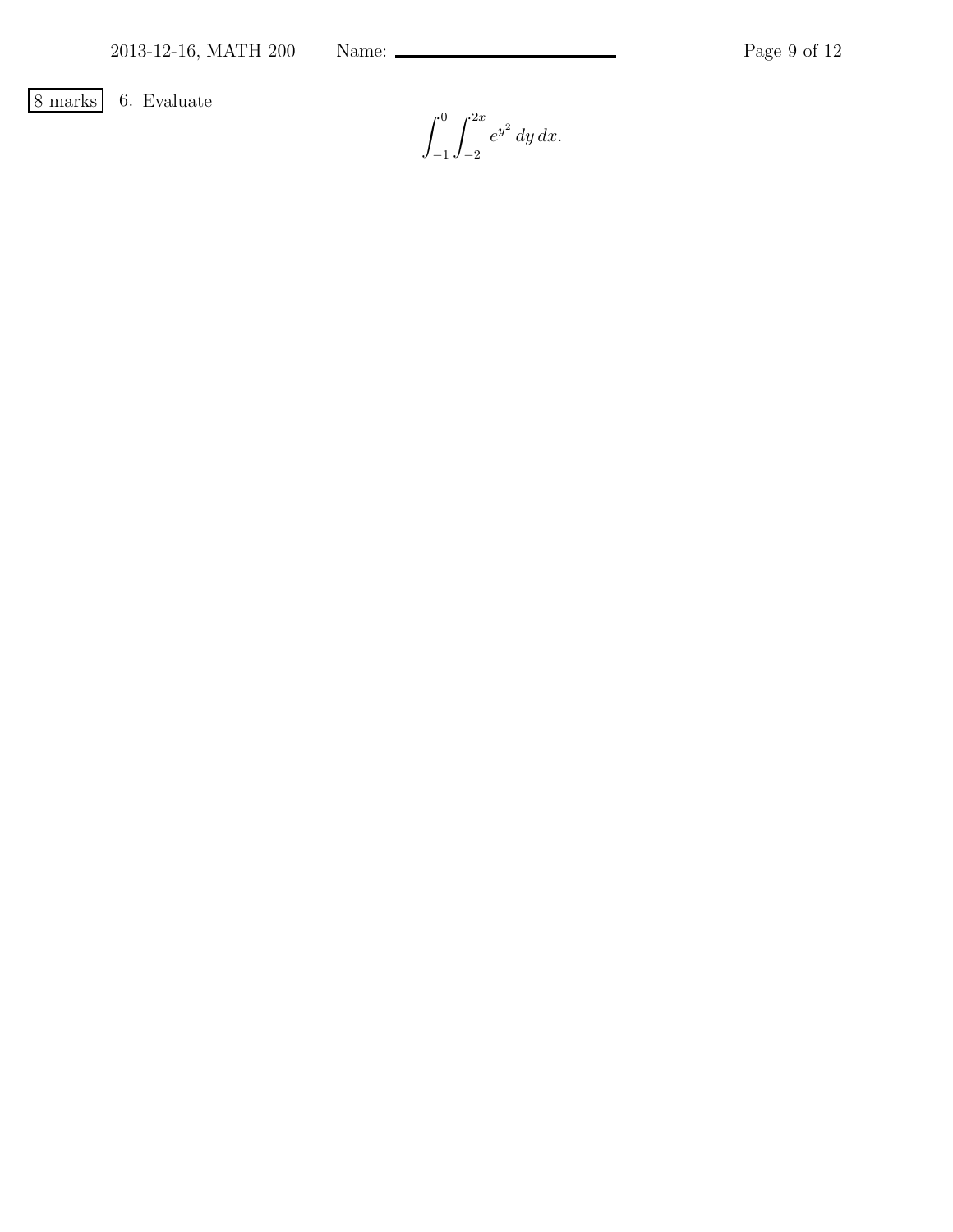9 marks 7. Let  $a > 0$  be a fixed positive real number. Consider the solid inside both the cylinder  $x^2 + y^2 = ax$  and the sphere  $x^2 + y^2 + z^2 = a^2$ . Compute its volume. Hint:  $\int \sin^3(\theta) d\theta = \frac{1}{12} \cos(3\theta) - \frac{3}{4}$  $\frac{3}{4}\cos(\theta) + C.$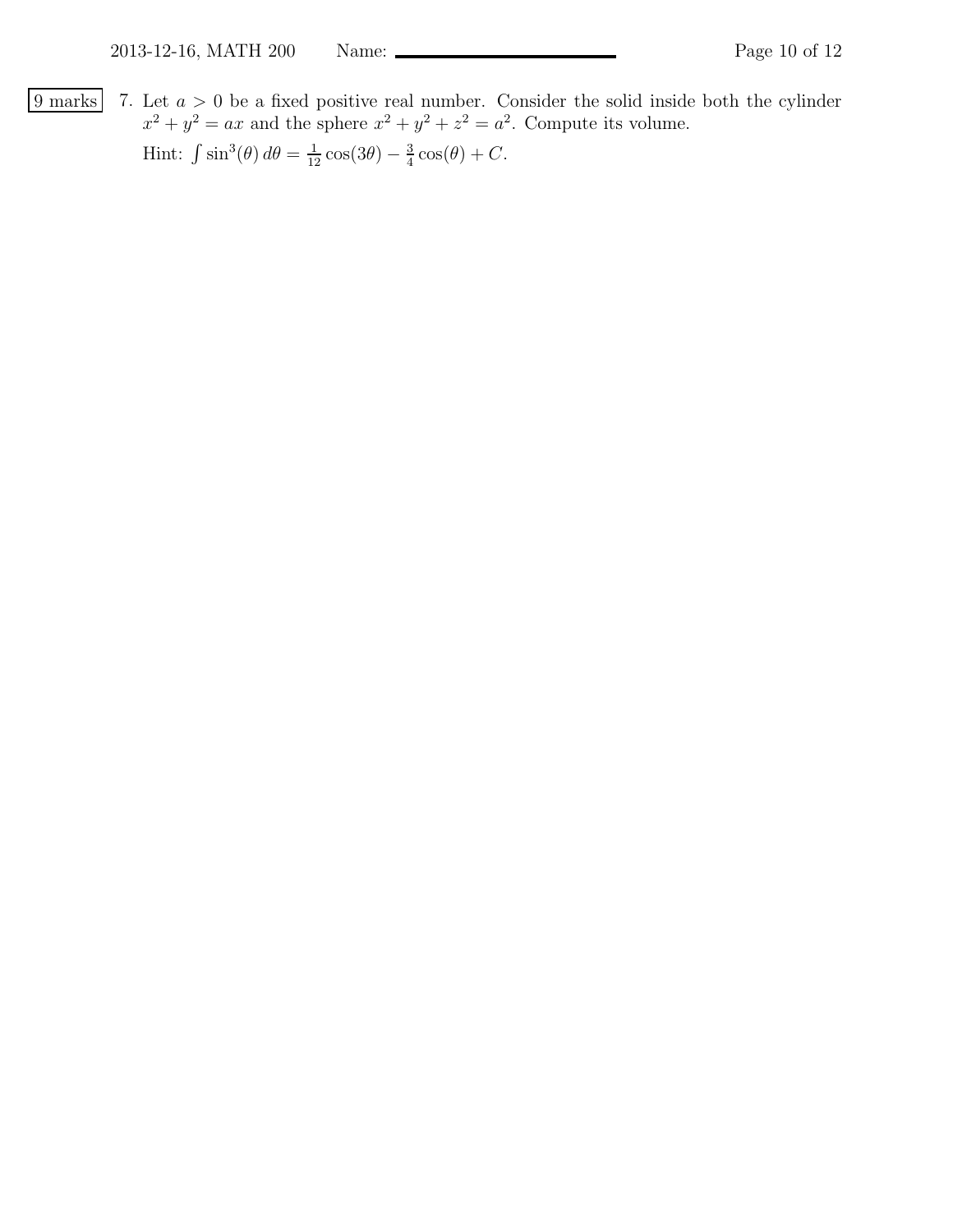- <u>8 marks</u> 8. (a) Sketch the surface given by the equation  $z = 1 x^2$ .
	- (b) Let E be the solid bounded by the plane  $y = 0$ , the cylinder  $z = 1 x^2$ , and the plane  $y = z$ . Set up the integral

$$
\iiint_E f(x, y, z) \, dV
$$

as an iterated integral.